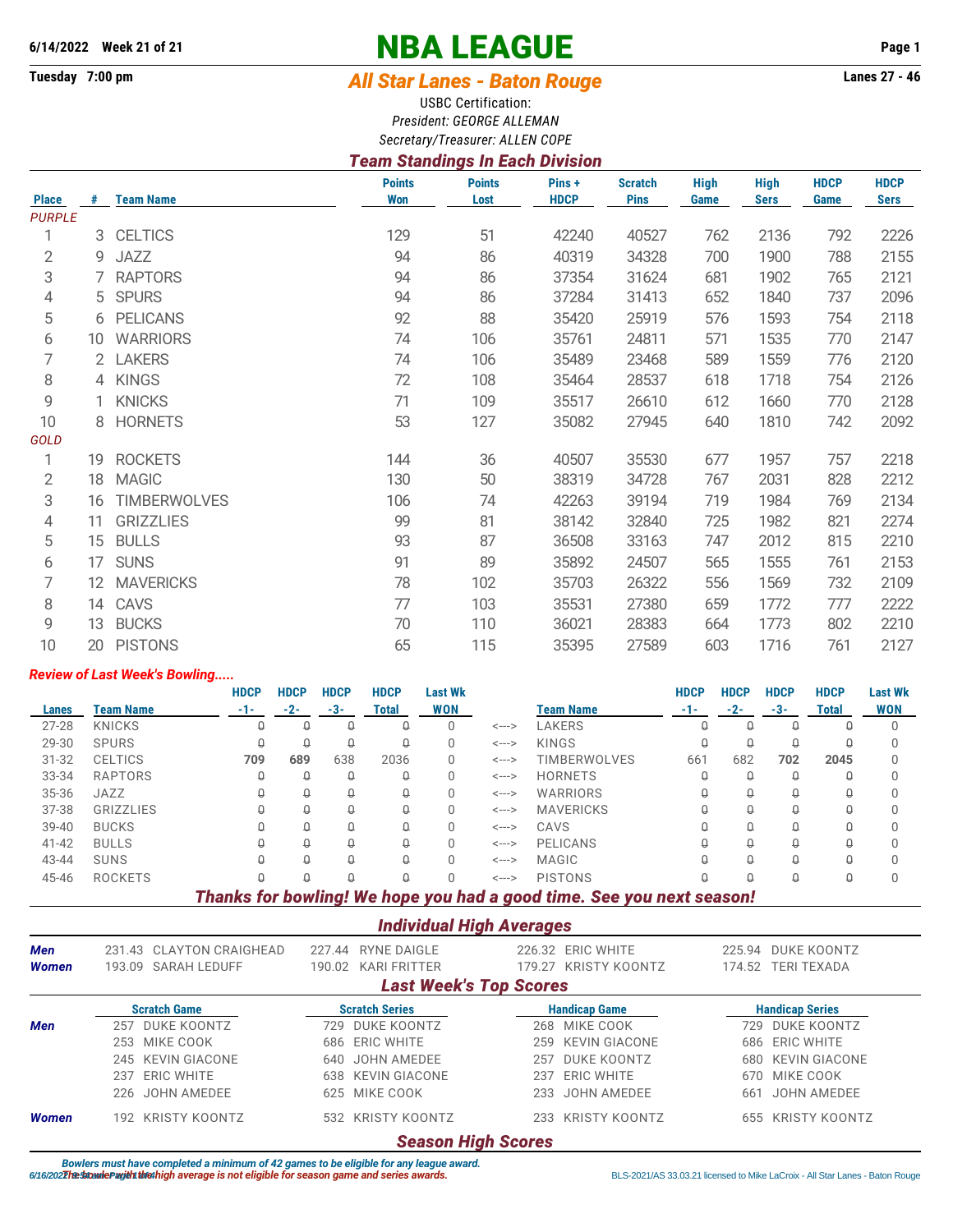#### *Season High Scores - Continued*

|              | <b>Scratch Game</b>          | <b>Scratch Series</b>       | <b>Handicap Game</b>       | <b>Handicap Series</b>       |  |  |  |
|--------------|------------------------------|-----------------------------|----------------------------|------------------------------|--|--|--|
| <b>Men</b>   | 300 CLYDE VAIL               | KEVIN GIACONE<br>844        | JORDAN DAVIS<br>334        | <b>KEVIN GIACONE</b><br>898  |  |  |  |
|              | ERIC WHITE<br>299            | 766 MIKE COOK               | JAMES ROBINSON<br>332      | <b>PHILIP ZIEGLER</b><br>820 |  |  |  |
|              | JORDAN DAVIS<br>299          | 765 ERIC WHITE              | 328 CHAD SMOLEK            | CHAD SMOLEK<br>813           |  |  |  |
|              | 298 KEVIN GIACONE            | 762 RYNE DAIGLE             | 326 CLYDE VAIL             | MIKE COOK<br>811             |  |  |  |
|              | <b>JAMES ROBINSON</b><br>287 | JOHN AMEDEE<br>749          | 316 KEVIN GIACONE          | JIMMIE DUNCAN<br>804         |  |  |  |
|              | JOHN AMEDEE<br>287           |                             |                            |                              |  |  |  |
| <b>Women</b> | KARI FRITTER<br>247          | 646 KARI FRITTER            | <b>TERI TEXADA</b><br>299  | MIKAYLA ZIEGLER<br>770.      |  |  |  |
|              | 245 TERI TEXADA              | <b>TERI TEXADA</b><br>610   | KRISTY KOONTZ<br>299.      | KARI FRITTER<br>754          |  |  |  |
|              | 244 KRISTY KOONTZ            | <b>KRISTY KOONTZ</b><br>610 | <b>KARI FRITTER</b><br>292 | <b>TERI TEXADA</b><br>751    |  |  |  |
|              | 215 LYNN MADDEN              | LYNN MADDEN<br>550          | LYNN MADDEN<br>277         | 745 KRISTY KOONTZ            |  |  |  |
|              | <b>TERESA MAIZE</b><br>197   | TERESA MAIZE<br>543         | LINDA CARLSON<br>272       | 736 LYNN MADDEN              |  |  |  |
|              |                              |                             | MIKAYLA ZIEGLER<br>272     |                              |  |  |  |

#### *Team Rosters* **High High HDCP HDCP Weekly Over Avg Weekly Over Avg ID # Sex Name Avg HDCP Pins Gms Game Sers Game Sers Game Avg +/- Series Avg +/- 1 - KNICKS** W LYNN MADDEN 160 58 7211 45 215 550 277 736 M DALTON DELAUNE 164 54 8858 54 226 593 286 773 M RAYMOND TULLIER 179 41 7524 42 229 599 269 710 W TONI LABOULIERE 143 73 3017 21 192 460 266 693 **2 - LAKERS** W KARLA WILBURN 99 112 4752 48 136 360 248 696 M JAMES LEBLANC 147 70 4859 33 187 470 269 716 W TERI TEXADA 174 45 7330 42 245 610 299 751 W CHARLOTTE MANCIL 159 59 2873 18 235 534 298 723 W VICKI HUBBARD 154 63 1848 12 216 515 288 731 M CHRIS THERIOT 200 22 1806 9 255 651 273 705 **3 - CELTICS** M KEVIN GIACONE 209 14 13202 63 298 844 316 898 245 - 209=36 638 - 627=11 M ERIC WHITE 226 0 12900 57 299 765 299 765 237 - 226=11 686 - 678=8 M MIKE COOK 208 15 13129 63 286 766 301 811 253 - 208=45 625 - 624=1 **4 - KINGS** M SID DELAUNE 157 61 8030 51 204 541 271 717 M RANDY MESSINA 186 35 10052 54 258 669 294 777 M DAVID LEBLANC 185 36 10029 54 225 624 262 729 M MARQUES CHEWS bk186 35 426 3 173 426 208 531 **5 - SPURS** M DAVID ACKOURY 192 29 10947 57 278 623 308 717 M GREGORY KELLER 179 41 10225 57 256 612 293 723 M JOEY HEDRICK 203 19 7322 36 266 702 286 755 W TONI KELLER 115 99 1731 15 134 366 234 661 **6 - PELICANS** W DANA MURRY 127 88 6900 54 168 453 261 732 W LISA PUTNAM 147 70 5763 39 205 539 272 740 M ALLEN MURRY 208 15 11280 54 277 704 295 765 W HELEN ZUCK bk117 97 314 3 110 314 207 605 **7 - RAPTORS** W JAN GAUDET 146 71 2645 18 182 481 254 697 M DALE GAUDET 167 52 8557 51 226 596 272 734 M VERN CARLSON 189 32 10052 53 275 638 309 743 M ALLEN COPE 219 5 9019 41 279 753 281 753 **8 - HORNETS** W JILL ARNOLD 106 107 1915 18 154 366 253 663 M RUSSELL MIZELL 187 34 9585 51 266 630 302 729 W LUCRETIA FRANKLILN 186 35 5041 27 235 613 271 721 M BO LOVETT 159 59 1914 12 211 497 272 678 M STEVEN HAHN 192 29 6360 33 244 642 266 714

W REE VOGLER 141 75 423 3 165 423 240 648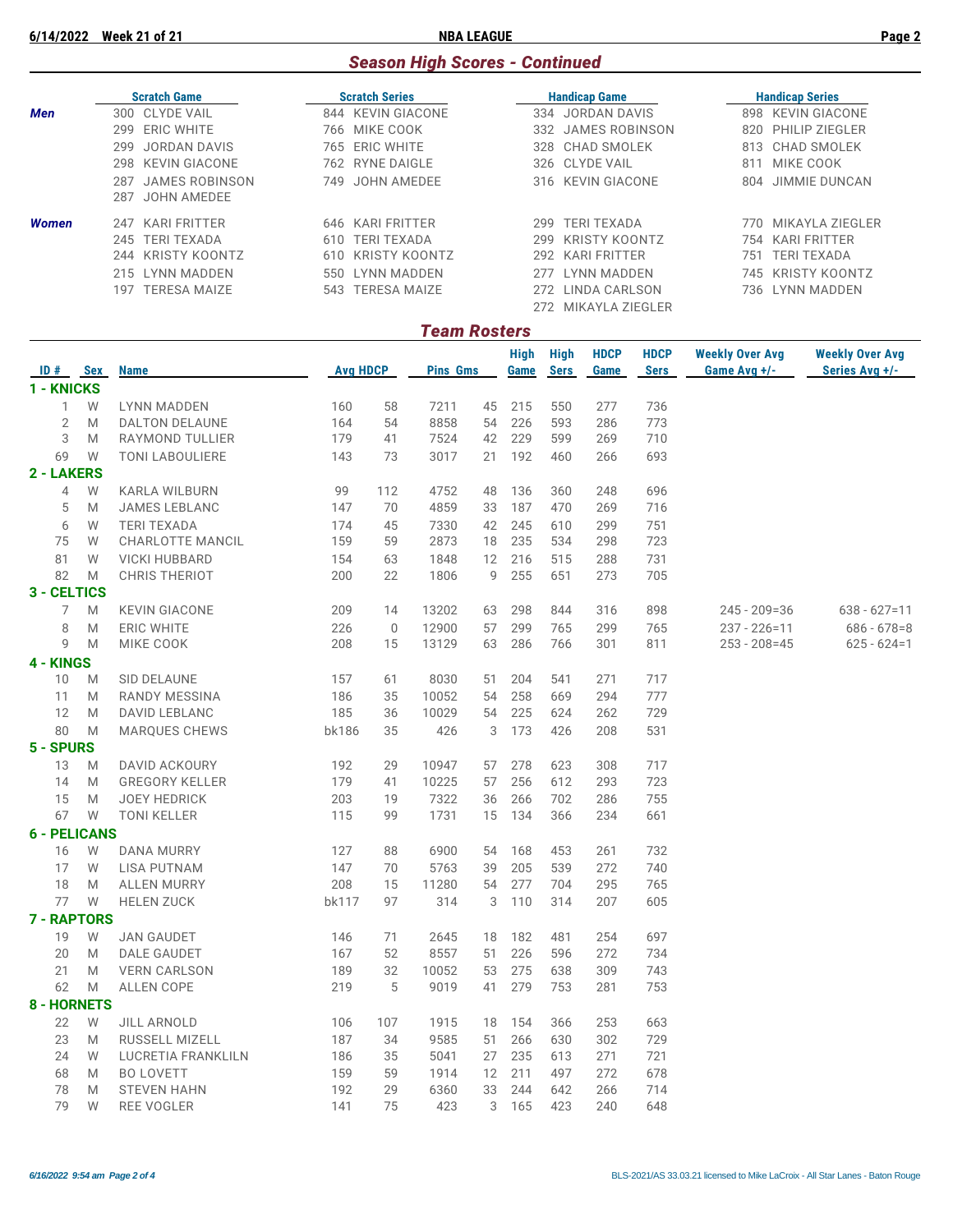|                       |   | 6/14/2022 Week 21 of 21            |                 |                | <b>NBA LEAGUE</b>            | Page 3   |                     |                            |                     |                            |                                        |                                          |
|-----------------------|---|------------------------------------|-----------------|----------------|------------------------------|----------|---------------------|----------------------------|---------------------|----------------------------|----------------------------------------|------------------------------------------|
| $ID#$ Sex             |   | <b>Name</b>                        | <b>Avg HDCP</b> |                | <b>Pins Gms</b>              |          | <b>High</b><br>Game | <b>High</b><br><b>Sers</b> | <b>HDCP</b><br>Game | <b>HDCP</b><br><b>Sers</b> | <b>Weekly Over Avg</b><br>Game Avg +/- | <b>Weekly Over Avg</b><br>Series Avg +/- |
| $9 - JAZZ$            |   |                                    |                 |                |                              |          |                     |                            |                     |                            |                                        |                                          |
| 26                    | W | <b>BECKY LEDUFF</b>                | 171             | 48             | 5133                         | 30       | 235                 | 590                        | 287                 | 743                        |                                        |                                          |
| 27                    | M | <b>ALEX LEDUFF</b>                 | 196             | 26             | 8825                         | 45       | 269                 | 667                        | 298                 | 772                        |                                        |                                          |
| 72                    | W | <b>SARAH LEDUFF</b>                | 193             | 28             | 8689                         | 45       | 265                 | 709                        | 291                 | 787                        |                                        |                                          |
| 25                    | M | ROD LEDUFF                         | 197             | 25             | 10641                        | 54       | 277                 | 698                        | 305                 | 782                        |                                        |                                          |
| 10 - WARRIORS         |   |                                    |                 |                |                              |          |                     |                            |                     |                            |                                        |                                          |
|                       | M |                                    | 170             | 49             |                              |          |                     |                            |                     | 722                        |                                        |                                          |
| 28<br>29              | W | JEFFER COOK                        |                 |                | 8178                         | 48<br>54 | 218<br>156          | 578                        | 268                 | 711                        |                                        |                                          |
|                       |   | <b>JULIE SMOLEK</b><br>CHAD SMOLEK | 109             | 104            | 5900                         |          |                     | 393                        | 262                 |                            |                                        |                                          |
| 30                    | M |                                    | 182             | 38             | 9833                         | 54       | 278                 | 663                        | 328                 | 813                        |                                        |                                          |
| 11 - GRIZZLIES        |   |                                    |                 |                |                              |          |                     |                            |                     |                            |                                        |                                          |
| 31                    | M | <b>JAMES ROBINSON</b>              | 175             | 45             | 9501                         | 54       | 287                 | 648                        | 332                 | 783                        |                                        |                                          |
| 32                    | M | <b>GUY ACKER</b>                   | 205             | 18             | 8436                         | 41       | 274                 | 744                        | 295                 | 826                        |                                        |                                          |
| 64                    | M | <b>CLYDE VAIL</b>                  | 201             | 21             | 10874                        | 54       | 300                 | 704                        | 326                 | 776                        |                                        |                                          |
| <b>12 - MAVERICKS</b> |   |                                    |                 |                |                              |          |                     |                            |                     |                            |                                        |                                          |
| 34                    | W | LINDA CARLSON                      | 139             | 77             | 7110                         | 51       | 188                 | 488                        | 272                 | 734                        |                                        |                                          |
| 35                    | W | <b>TERESA MAIZE</b>                | 160             | 58             | 8200                         | 51       | 197                 | 543                        | 256                 | 723                        |                                        |                                          |
| 36                    | M | <b>GLENN BLACKWELL</b>             | 188             | 33             | 10178                        | 54       | 235                 | 641                        | 274                 | 751                        |                                        |                                          |
| 13 - BUCKS            |   |                                    |                 |                |                              |          |                     |                            |                     |                            |                                        |                                          |
| 37                    | M | <b>CLINT OSBOURNE</b>              | 135             | 81             | 5686                         | 42       | 202                 | 480                        | 283                 | 784                        |                                        |                                          |
| 38                    | M | <b>BRENNAN LEBLANC</b>             | 194             | 27             | 7575                         | 39       | 300                 | 697                        | 334                 | 799                        |                                        |                                          |
| 39                    | M | <b>BRIAN BRUNSON</b>               | 172             | 47             | 7742                         | 45       | 246                 | 652                        | 293                 | 793                        |                                        |                                          |
| 61                    | M | CHIP LEBLANC                       | 206             | 17             | 7450                         | 36       | 268                 | 696                        | 281                 | 750                        |                                        |                                          |
| <b>14 - CAVS</b>      |   |                                    |                 |                |                              |          |                     |                            |                     |                            |                                        |                                          |
| 40                    | M | <b>JIMMIE DUNCAN</b>               | 170             | 49             | 9217                         | 54       | 244                 | 615                        | 290                 | 804                        |                                        |                                          |
| 42                    | W | <b>KARI FRITTER</b>                | 190             | 31             | 9881                         | 52       | 247                 | 646                        | 292                 | 754                        |                                        |                                          |
| 71                    | W | <b>TONI DUNCAN</b>                 | 120             | 94             | 3614                         | 30       | 172                 | 396                        | 267                 | 682                        |                                        |                                          |
| 33                    | M | <b>MIKE PHILLIPS</b>               | 194             | 27             | 3507                         | 18       | 258                 | 626                        | 276                 | 680                        |                                        |                                          |
| 15 - BULLS            |   |                                    |                 |                |                              |          |                     |                            |                     |                            |                                        |                                          |
| 43                    | M | <b>GEORGE ALLEMAN</b>              | 170             | 49             | 7688                         | 45       | 247                 | 572                        | 290                 | 713                        |                                        |                                          |
| 44                    | M | <b>JOE STAFFORD</b>                | 208             | 15             | 11242                        | 54       | 267                 | 719                        | 286                 | 776                        |                                        |                                          |
| 45                    | M | <b>CLAYTON CRAIGHEAD</b>           | 231             | $\mathbf 0$    | 12497                        | 54       | 288                 | 789                        | 288                 | 789                        |                                        |                                          |
| 76                    | M | <b>STEVE CRAIGHEAD</b>             | bk193           | 28             | 1238                         | 6        | 219                 | 640                        | 247                 | 724                        |                                        |                                          |
|                       |   | <b>16 - TIMBERWOLVES</b>           |                 |                |                              |          |                     |                            |                     |                            |                                        |                                          |
| 46                    | W | <b>KRISTY KOONTZ</b>               | 179             | 41             | 10756                        | 60       | 244                 | 610                        | 299                 | 745                        | 192 - 179=13                           | $532 - 537 = -5$                         |
| 47                    | M | <b>JOHN AMEDEE</b>                 | 217             | 7              | 13703                        | 63       | 287                 | 749                        | 288                 | 765                        | $226 - 217 = 9$                        | $640 - 651 = -11$                        |
| 48                    | M | DUKE KOONTZ                        | 225             | $\mathbf 0$    | 14234                        | 63       | 273                 | 744                        | 275                 | 750                        | $257 - 225 = 32$                       | $729 - 675 = 54$                         |
| <b>17 - SUNS</b>      |   |                                    |                 |                |                              |          |                     |                            |                     |                            |                                        |                                          |
| 49                    | W | MIKAYLA ZIEGLER                    | 125             | 90             | 6752                         | 54       | 178                 | 494                        | 272                 | 770                        |                                        |                                          |
| 50                    | M | <b>MADISON ZIEGLER</b>             | 121             | 93             | 5449                         | 45       | 153                 | 400                        | 247                 | 686                        |                                        |                                          |
| 51                    | M | PHILIP ZIEGLER                     | 195             | 27             | 10537                        | 54       | 255                 | 724                        | 287                 | 820                        |                                        |                                          |
| 66                    | M | <b>MORRIS DILLARD</b>              | 196             | 26             | 1769                         | 9        | 234                 | 606                        | 278                 | 738                        |                                        |                                          |
| 18 - MAGIC            |   |                                    |                 |                |                              |          |                     |                            |                     |                            |                                        |                                          |
| 52                    | M | <b>JORDAN DAVIS</b>                | 187             | 34             | 9569                         | 51       | 299                 | 641                        | 334                 | 768                        |                                        |                                          |
| 53                    | M | <b>JOSH SUMMERS</b>                | 205             | 18             | 10492                        | 51       | 267                 | 708                        | 281                 | 777                        |                                        |                                          |
| 54                    | M | <b>JUSTIN DAVIS</b>                | 206             | 17             | 9890                         | 48       | 268                 | 719                        | 285                 | 776                        |                                        |                                          |
| 65                    | M | PAUL JAMES                         | 222             | $\overline{2}$ | 2004                         | 9        | 268                 | 743                        | 273                 | 758                        |                                        |                                          |
| 73                    | M | MICHAEL BEACH                      | 242             | $\mathbf 0$    | 2185                         | 9        | 266                 | 772                        | 282                 | 820                        |                                        |                                          |
| 19 - ROCKETS          |   |                                    |                 |                |                              |          |                     |                            |                     |                            |                                        |                                          |
| 55                    | M | <b>MARK HEBERT</b>                 | 177             | 43             | 9575                         | 54       | 223                 | 602                        | 268                 | 737                        |                                        |                                          |
| 56                    | M | DARRYL DAIGLE                      | 188             | 33             | 11296                        | 60       | 267                 | 642                        | 304                 | 780                        |                                        |                                          |
| 57                    | M | RYNE DAIGLE                        | 227             | $\mathbf 0$    | 12282                        | 54       | 279                 | 762                        | 279                 | 762                        |                                        |                                          |
|                       |   |                                    |                 |                |                              | 3        |                     |                            |                     |                            |                                        |                                          |
| 74                    | M | <b>GREGORY SNEE</b>                | <b>bk233</b>    | 0              | 721                          |          | 267                 | 721                        | 267                 | 721                        |                                        |                                          |
| 20 - PISTONS          |   |                                    |                 |                |                              |          |                     |                            |                     |                            |                                        |                                          |
| 58                    | W | <b>TRISTEN REINE</b>               | 145             | 72             | 2183                         | 15       | 199                 | 510                        | 276                 | 741                        |                                        |                                          |
| 59                    | M | ARNOLD CAMPBELL                    | 154             | 63             | 7883                         | 51       | 199                 | 557                        | 268                 | 761                        |                                        |                                          |
| 60                    | M | <b>HEBERT REINE</b>                | 181             | 39<br>35       | 8187<br>7825                 | 45       | 257<br>42 254       | 654<br>623                 | 297<br>282          | 756                        |                                        |                                          |
| 70                    | M | HERBERT REINE III                  | 186             |                |                              |          |                     |                            |                     | 723                        |                                        |                                          |
|                       |   |                                    |                 |                | <b>Temporary Substitutes</b> |          |                     |                            |                     |                            |                                        |                                          |